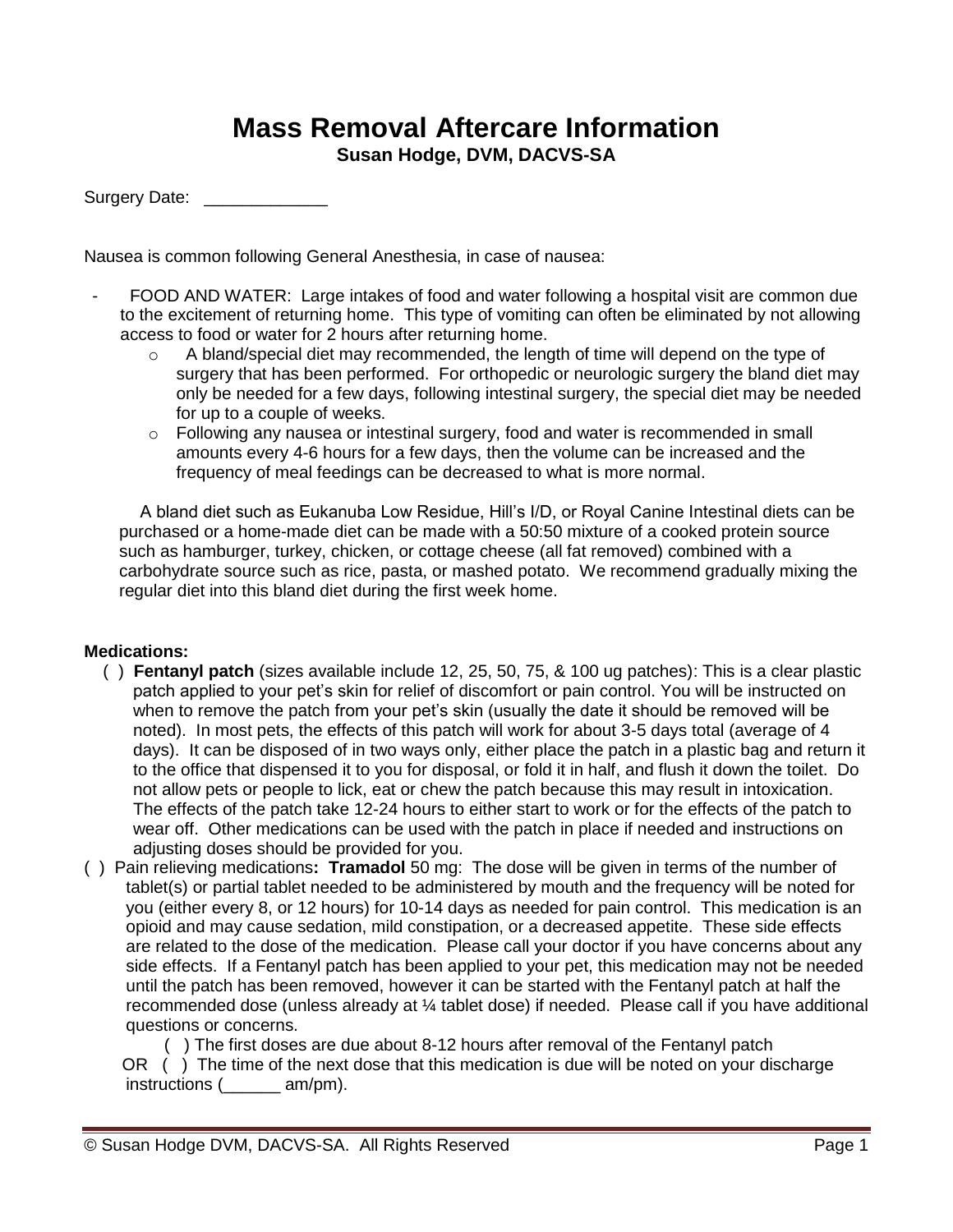- ( ) **Antacids** such as Pepcid AC (Famotidine) or Zantac (Ranitidine) may be recommended:The dose will be given in terms of the number of tablet(s) needed to be administered by mouth and the frequency will be noted for you (either every 12 or 24 hours) for 5-7 days. This is an acid reducing medication which can be purchased over-the-counter in any pharmacy, drug store, or grocery store. The time of the next dose that this medication is due will be noted on your discharge instructions (  $am/m$ ).
- ( ) **Other: Antibiotics** may be administered if needed, depending on the case. The dose will be given in terms of the number of tablet(s)/capsule(s) needed to be administered by mouth and the frequency will be noted for you (either every 12 or 24 hours) for the appropriate number of days. Antibiotics would be used to prevent infection or treat contamination noted at the time of surgery. Any antibiotic may cause nausea, vomiting, or diarrhea. Most side effects can be minimized by administering the medication with food. The time of the next dose that this medication is due will be noted on your discharge instructions (  $am/m$ ).
- ( ) Other:

For Cats: ( ) Please do not let your pet outside during recovery.

( ) LITTER PAN – Use shredded paper or Yesterdays News for litter for 14 days.

**Exercise:** Limit activity for the next 3 weeks. Your pet should be kept in a crate, playpen, or confined to a small space at all times unless under direct supervision for the first 3 weeks. No jumping, running, or rough-housing with other pets or people. Unrestricted activity may result in more pain, break down of the abdominal incision, or other complications.

 ( ) Short walks are permitted on a leash only (10 minutes maximum). Do not leave your pet off the leash or unattended outside during the time of exercise restriction.

**Incision:** The incision(s) may be covered by small band aids, but these can be removed once you are home. Please check the incision(s) daily for redness, swelling, pain or discharge. Please call if you notice opening of the incision(s), drainage from the incision(s), or swelling. Do not allow your pet to lick the incision(s). Please use an Elizabethan collar from us, your regular veterinarian, or a pet supply store to prevent damage to the incision. Another option is to place a t-shirt on your pet depending on the location of the incision and their tolerance of these pieces of clothing.

- ( ) There are no external staples/sutures to be removed, but the incision should still be checked.
- ( ) There are staples/sutures that need to be removed in about 10-14 days.

( ) BANDAGES AND SPLINTS – Areas surrounding splints and bandages should be checked at home twice daily for areas of irritation, swelling, odor, or wetness/dampness and reported if found. Bandages and splints should be kept dry by being wrapped in plastic (such as a plastic bag or Glad "press and seal" wrap over the bottom of the bandage with a secondary bag, or the bootie we have sent home) when your pet is outside. Keep uncovered at all other times. Please call if the bandage slips, gets wet, or if you have questions or concerns.

- ( ) bandage check/change in days
- ( ) bandage removal in days/weeks.
- ( ) Bandage changes will be needed every days for about weeks total.